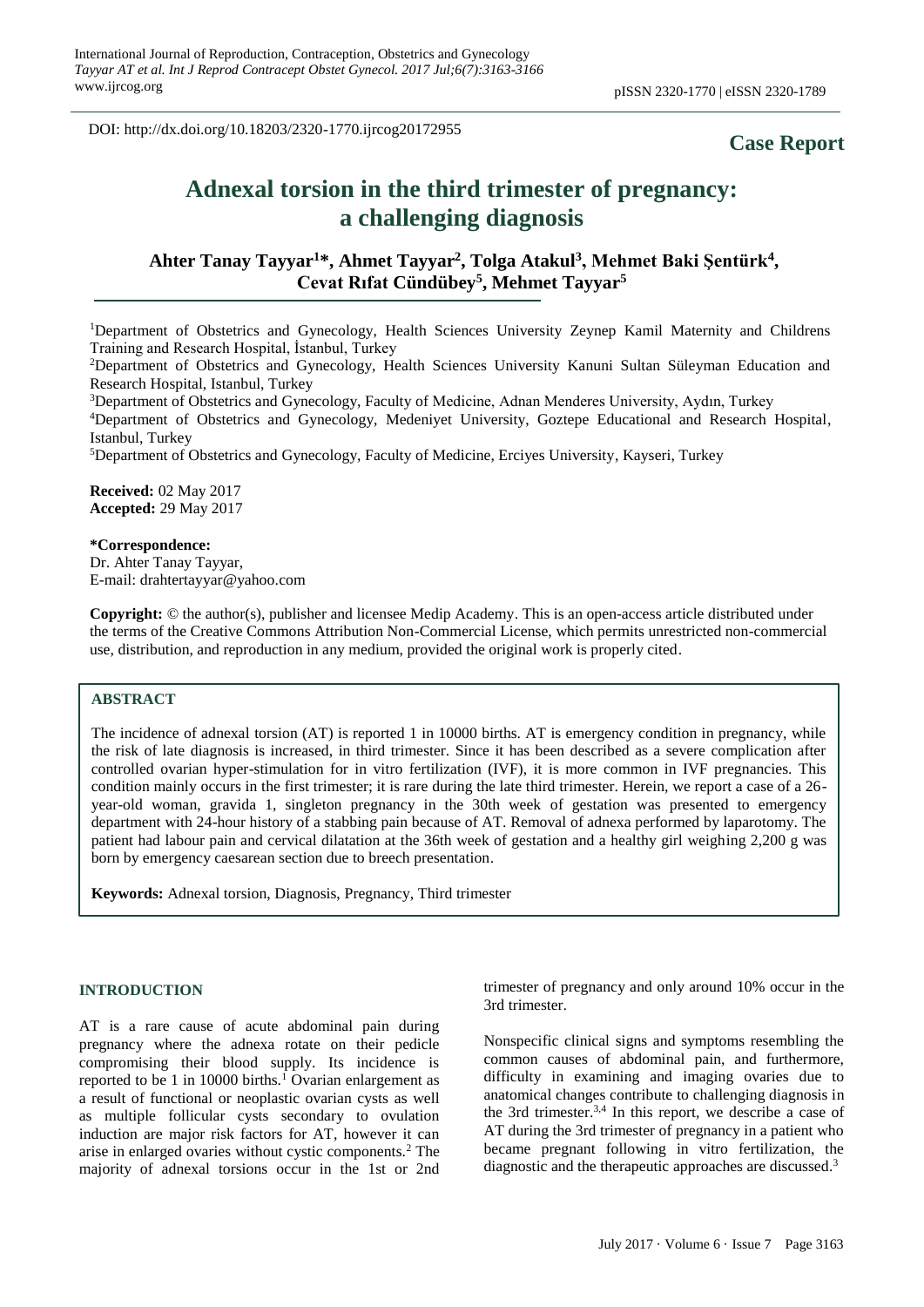#### **CASE REPORT**

A 26-year-old woman, gravida 1, singleton pregnancy in the 30th week of gestation. She conceived after an IVF procedure for male factor. She did not experience any symptoms and signs of ovarian hyperstimulation. She was presented to emergency department with 24-hour history of a stabbing pain on the left flank. The pain was becoming constant and severe before admission. Otherwise her medical history was noncontributory.

On examination, she was normotensive and pulse rate was 100 bpm; respiratory rate was 16/min; and oxygen saturation was 100% in air. She was afebrile. Abdominal palpation revealed a tender abdomen on the lower left side, without signs of peritoneal irritation. She had no nausea and vomiting.

Obstetric ultrasound assessment on the labour ward demonstrated an intrauterine pregnancy with a gestational age of 30 weeks. Cervical length was 30 mm. The ovaries could not be seen in transvaginal sonography due to displacement. Fetal monitoring with cardiotocography was reassuring. Laboratory results showed a slightly elevated white blood cell (WBC) count of 12000/mm3, whereas hematocrit and hepatic enzymes were normal.

A transabdominal ultrasound examination requested due to suspected renal colic and showed a predominantly hyperechogenic mass of 8x4 cm in the left lower abdomen adjacent to the left uterine border, which contains several non-echoic millimetric cysts. Color and power Doppler demonstrated absent blood flow within the mass. There was a small amount of fluid collection in the perisplenic area and between intestinal loops in the left upper abdomen. Right ovary could not be seen because of advanced gestation.



# **Figure 1: MRI image of enlarged left ovary with multiple peripheral follicles.**

The patient subsequently underwent a prompt MRI scan to clarify the origin and nature of the mass. Fatsuppressed T2-weighted sequence MRI showed an enlarged left ovary with multiple peripheral follicles, measuring 9x6x6 cm and a normal sized right ovary (Figure 1).

There were changes in signal intensity of the left ovarian stroma consistent with edema. Moreover, engorged blood vessels wrapping the ovary were reported. The constellation of findings was consistent with the diagnosis of left ovarian torsion and the decision for a midline laparotomy was made. The patient was informed of the risk of surgery and the possibility of adnexectomy in view of the absence of ovarian stromal vascularization.

A midline laparotomy incision under general anesthesia revealed an edematous, enlarged, left adnexa with a purple hue. The left tube and the utero-ovarian and infundibulopelvic ligament were twisted (Figure 2).



# **Figure 2: Intraoperative picture of left tube and the utero-ovarian and infundibulopelvic ligament.**

The right adnexa and the uterus were normal. Untwisting of the adnexa was not done, as there was extensive hemorrhage and ischemia, subsequently removal of the left adnexa was carried out (Figure 3).



**Figure 3: Extensive hemorrhage and ischemia, of the left adnexa.**

The pathology report described both hemorrhagic and ischemic necrosis in enlarged left ovary and supported the findings on Doppler ultrasound and laparotomy.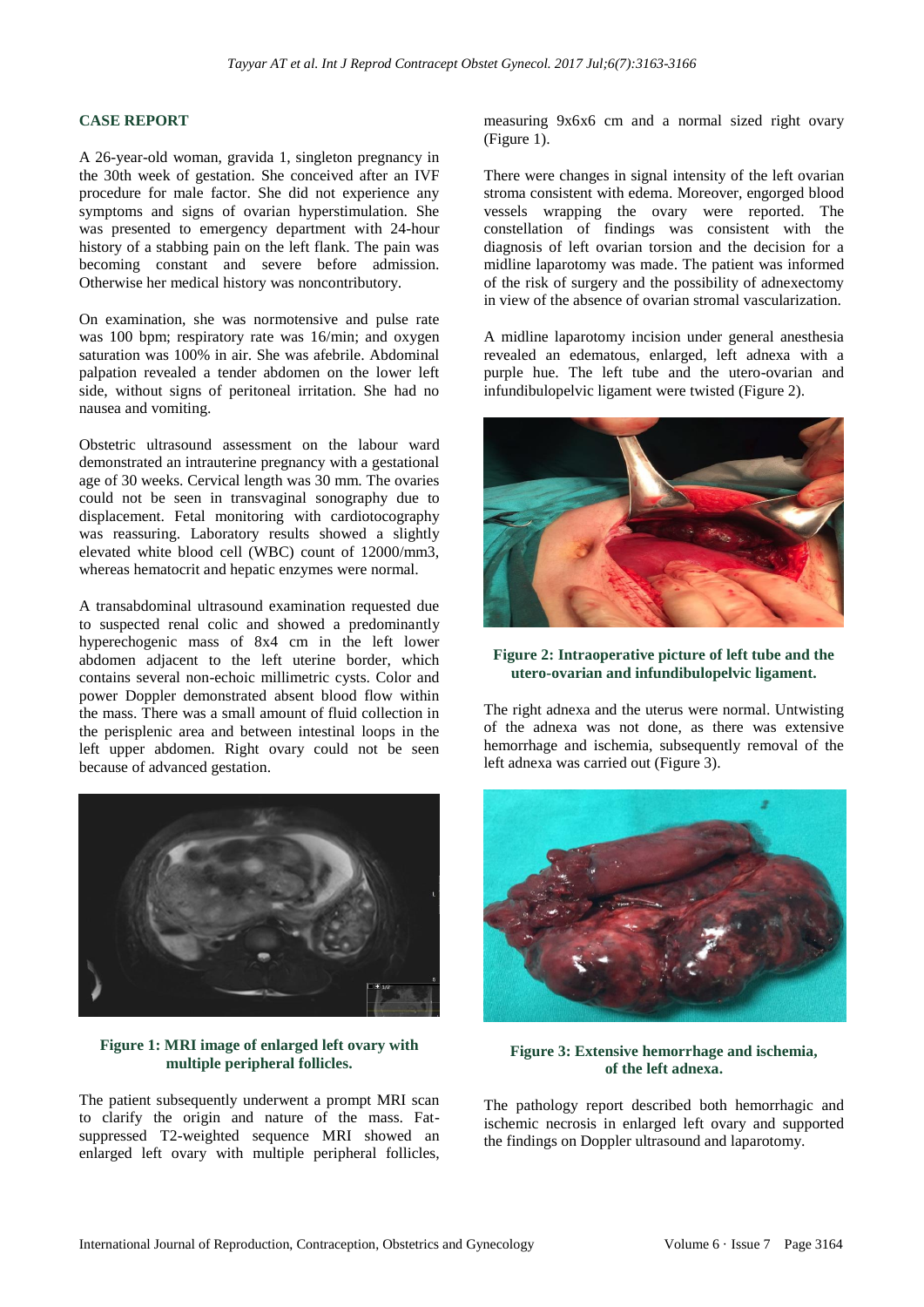The patient had painful uterine contractions during the postoperative period and indomethacin was administered for acute tocolysis, along with a course of antenatal corticosteroids for fetal lung maturation due to suspected diagnosis of threatened preterm labor (PTL). She was discharged to home on postoperative day 5 after inhibition of acute PTL. Follow-up visits scheduled on a weekly basis to review signs and symptoms of PTL and evaluate fetal well-being. The patient had labour pain and cervical dilatation at the 36th week of gestation and a healthy girl weighing 2,200 g was born by emergency caesarean section due to breech presentation.

## **DISCUSSION**

AT is a rare complication during spontaneous pregnancies. A higher incidence has been reported in patients with ovarian enlargement due to ovarian cysts and ovulation induction. Indeed, 66 % of the torsion cases in 2nd and 3rd trimester has history of infertility treatment.<sup>2</sup>

Torsion of the ovary and the tube around its own ligamentous support gives rise to progressing ovarian congestion as a consequence of reduced venous return followed by arterial occlusion leading to ischemia and eventually to ovarian necrosis.<sup>5</sup> Patients present with complaint of pain all most invariably, which can be sharp, stabbing, and gradually worsening, which reflects worsening ischemia. Initially pain may be localized in lateral quadrant of the abdomen also referred flank pain can be the main complaint. Other symptoms and signs, such as nausea, vomiting, and tenderness at the location of affected area are found in around 50-60% of the patients, whereas fever is a rare finding. Peritoneal signs may be present in 35% of the patients. Elevated WBC count is reported to be found in around half of the cases, however, levels may be within normal ranges for pregnant women. Preliminary diagnosis can be other more common etiologies, such as round ligament pain, preterm labor, ureteral or renal colic, pyelonephritis, and acute appendicitis; in fact, 15-35% rate of initial incorrect diagnosis has been reported. $2,4,5$ 

Ultrasound examination accompanied by Doppler assessment is an important tool for making the diagnosis. Main ultrasound findings in AT are; enlarged ovaries, particularly with difference in size between ovaries, stromal edema with peripheral follicles, ovarian and paraovarian cysts and masses and free fluid in pelvis.<sup>6</sup> Doppler evaluation may demonstrate lack of perfusion of the ovary although it has low sensitivity with reported rate of 61%, in detecting ovarian torsion.<sup>2,5</sup> Although it is not always necessary to employ, MRI has become a valuable complement to sonography as a second line imaging examination, providing diagnostic findings and facilitating prompt surgical intervention, particularly when ultrasound examination is inconclusive. It may demonstrate an enlarged edematous ovary with thick edematous pedicle, engorged blood vessels wrapping the lesion, changes in signal intensities suggesting infarction and hemorrhage.<sup>7</sup> Also it is superior to ultrasound in pregnant women in view of detection and characterization of the lesions with lower false positive and false negative rates and helps to avoid unnecessary interventions.<sup>8</sup>

Derotation of AT is the primary approach in treatment. After unwinding, recolorization of the tissue and decreased edema in the adnexa are signs of salvage. Cystectomy is also recommended, if present. If there is an irreversible damage, therefore an organ-preserving approach is not possible, the only option is adnexectomy. Laparoscopic surgery has been performed in all trimesters, and reported to be as safe and feasible as early pregnancy in the second half of the pregnancy without obvious adverse effects, however there is still limited data in the third trimester. Increased risk of injury to the large uterus, poor visualization of the surgical fields and worsening respiratory physiological changes in pregnancy with advanced gestation are the main concerns. Lower postoperative thrombosis rate due to early mobilization associated with the laparoscopy is particularly of benefit to gravid patients, as pregnancy itself is a hypercoagulable state.<sup>9</sup>

Overall PTL rate of 8 to 26% has been reported in patients underwent surgery during all trimesters of pregnancy for AT, but there is no specific data on PTL rate in 3rd trimester.<sup>2,4,5,9</sup> There is no evidence on prophylactic usage of tocolysis in the literature. However perioperative usage should be considered in case of signs and symptoms suggesting preterm labor.<sup>10</sup>

This case demonstrates that although AT in 3rd trimester is rare; it needs to be considered as a differential diagnosis when patients present with acute abdominal pain. Considerably longer presentation to surgery interval in the second and third trimester compared with the first trimester has been reported.<sup>2,9</sup> A correct diagnosis of ovarian torsion can be established by being acquainted with clinical findings of a patient who has relevant history, for instance infertility treatment or a history of adnexal mass, and integrating MRI with ultrasonography where necessary provided that feasible in emergency settings. If complete torsion with hemorrhagic necrosis is suspected, immediate surgery is needed.

## **CONCLUSION**

The diagnosis of AT in pregnancy is sometimes delayed due to nonspecific clinical features which are common with other diseases presenting with abdominal pain. Early recognition of symptoms of torsion in patients with relevant history is important because any delay leads to irreversible ovarian necrosis, requiring adnexectomy.

*Funding: No funding sources Conflict of interest: None declared Ethical approval: Not required*